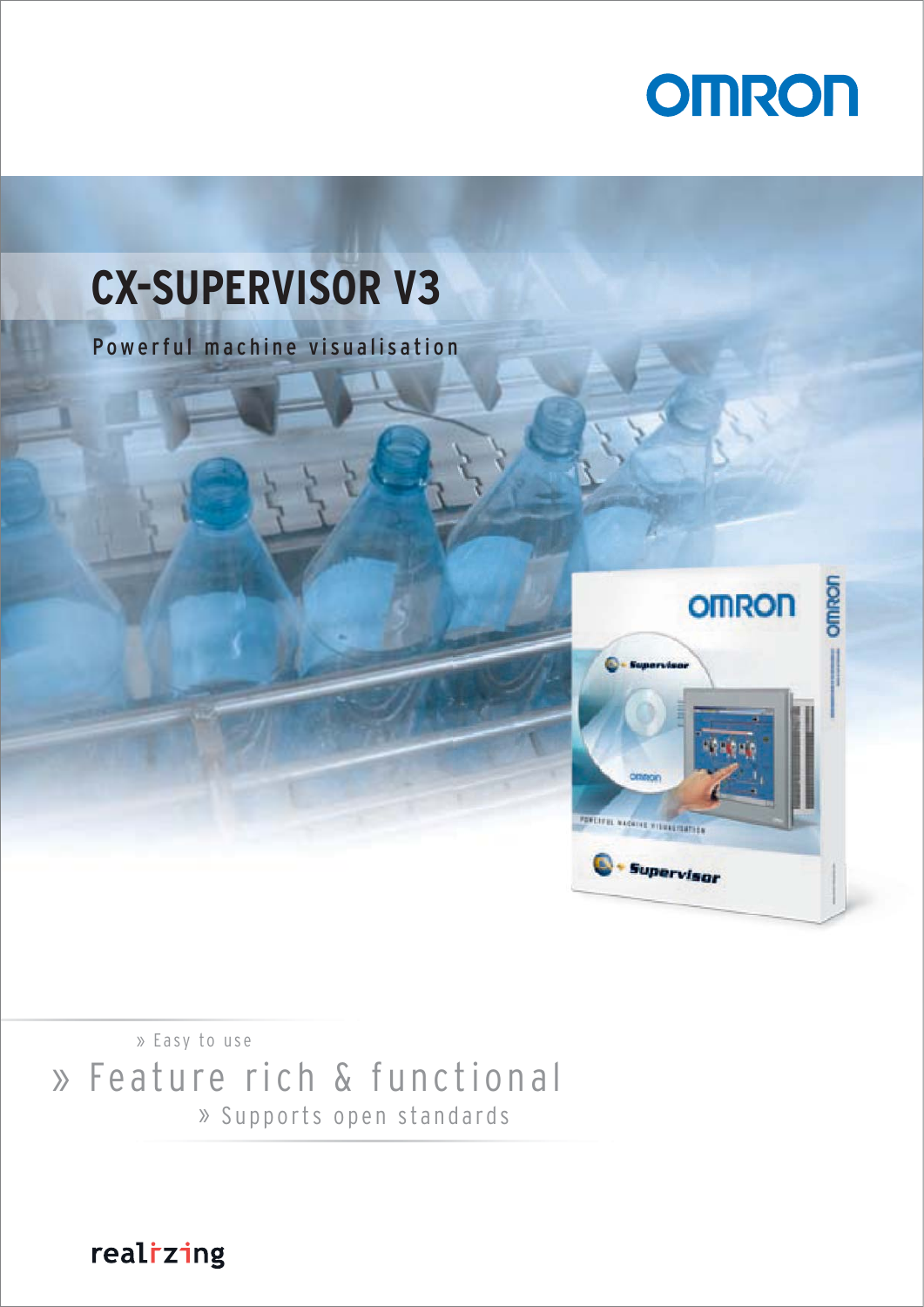# V3, power and convenience

*If you're familiar with CX-Supervisor, then like many automation professionals, you probably love its ease-of-use, its full visualisation, its instant overviews, and its advanced functionality – the type you only expect from much more expensive packages.* 

*Now, prepare yourself for the new CX-Supervisor V3. It's more powerful, more convenient and more versatile than ever – take a look at how you can benefit:*

### Easier, faster fine-tuning

The new data log viewer allows you to quickly and easily compare the process parameters of one week against those of another – enabling you to identify which settings work best.

### Extended graphics library

It now supports "Smart Graphics" with embedded animations. In addition you can easily create your own objects so your virtual machine looks just like the yet-to-be-built one.

### One-click simulation

Spectacular, instant simulations that test your applications with a single click of a mouse.

### Remote maintenance

See the exact status of your application from anywhere in the world – without modifying your application. Simply use your web browser to securely access your application and monitor its status.



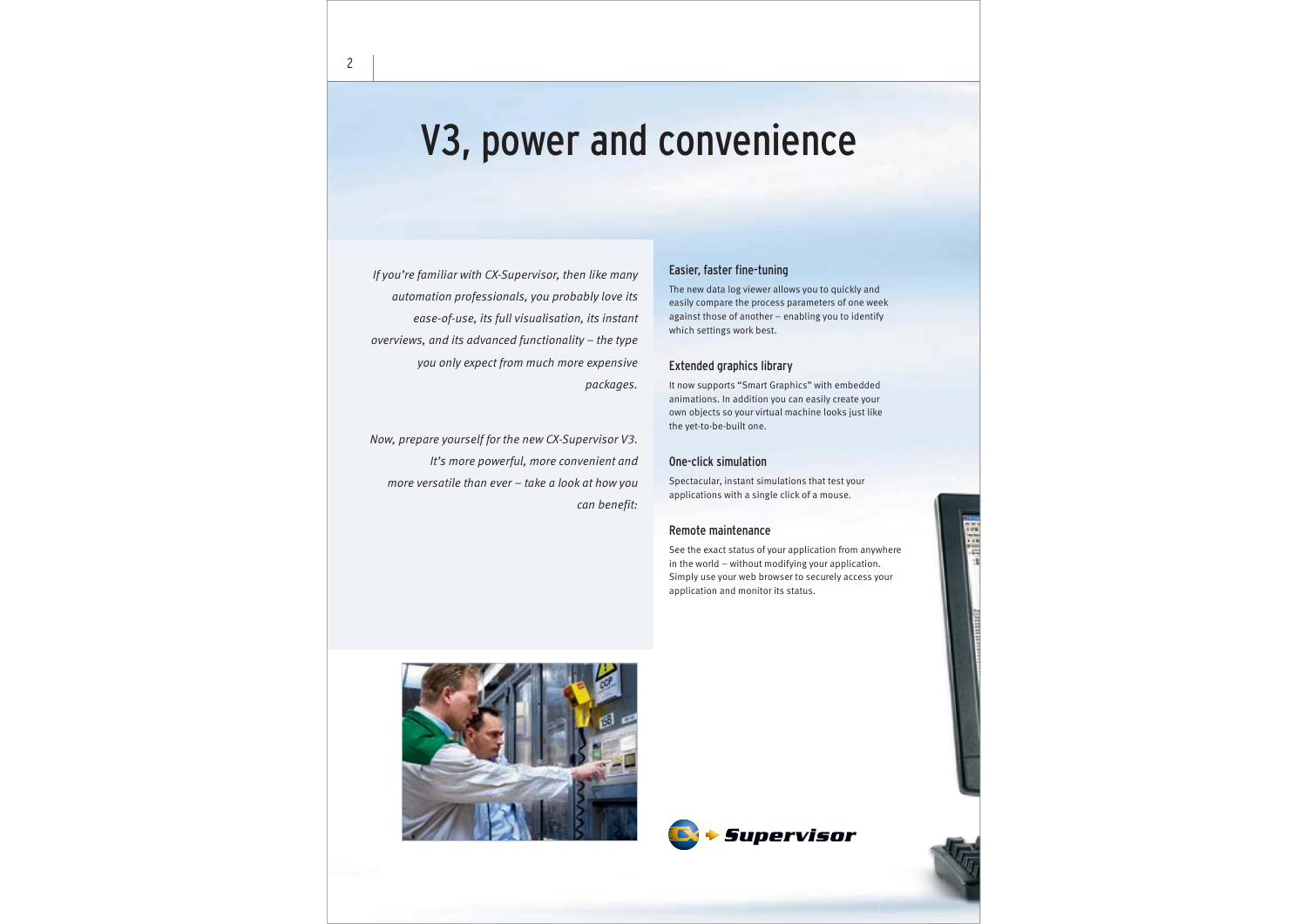# Plus all the functionality you've enjoyed so far



**Complete project overview on screen:** the workspace window (fully dockable) gives you a complete overview of your project. Clicking on a page in the main view shows all objects and animations on that page. You can also see all the alarms, recipes, logging and database connections.

**Page editor:** shows project pages and lets you create new pages. Simply adjust the zoom for intricate HMIs.

**Point editor:** lists all project points, which can easily be imported from other CX applications. Enables easy and direct reuse of symbols used in CX-Programmer.

**Alarm editor:** lets you set and visualise process alarm conditions. Automatic alarm acknowledgement and audible warning are selectable.

**Animation editor:** serves the wide range of animations supported to visualise changing process parameters.

**Recipe editor:** recipes are often linked to batches of production. So, use of the editor means you can easily download a new recipe to start a new batch.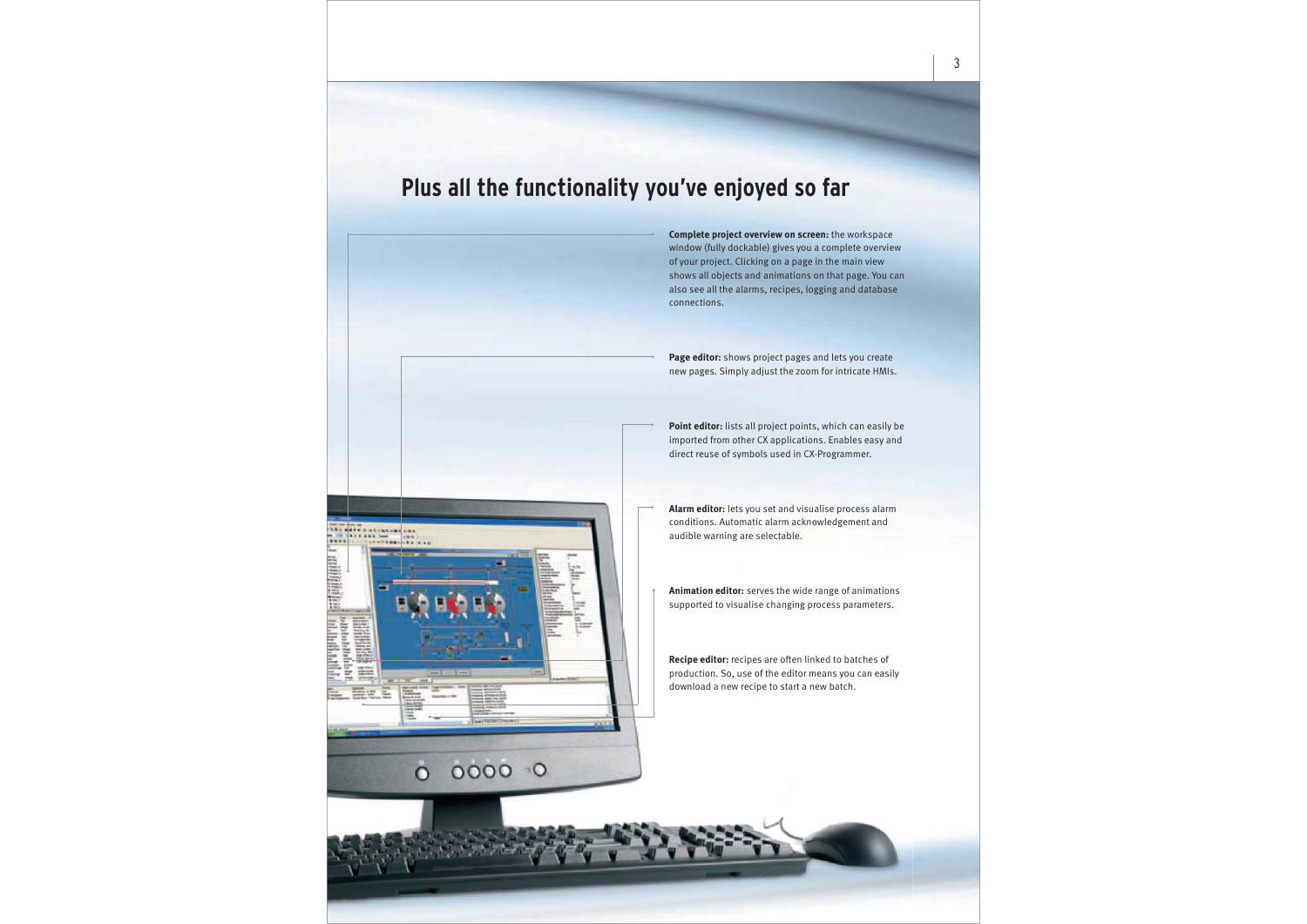# Continuous performance improvement

### Analyse at a glance

The improved data log viewer gives you the best way yet to continuously fine-tune your machine and optimise its performance, all in a simple visual way. You can overlay one week on top of another, and identify anomalies at a glance. You can compare one week against another or one month against another, no more guess work, just quick and easy identification of what works best.

With a brand new data table, created by bringing the vertical and horizontal cursors together, you can analyse your machine's performance in minutes. Reporting is also easier: now you can export data as an image, CSV or directly to a printer.

### Stay in touch at all times

With remote maintenance via the web you can check your application's status from anywhere in the world. Simply log on to see and set values, check the alarm log and acknowledge/clear alarms. Any errors in the past week? See it all while your project is running.



| <b>QUIP is no senten retroit on</b><br>2 P. Archanson Res. |                                                    | $-10$<br><b>RAIL</b><br>SHIEL BIFLINGTOWN |                               |  |
|------------------------------------------------------------|----------------------------------------------------|-------------------------------------------|-------------------------------|--|
| <b>Supervisor</b>                                          |                                                    |                                           |                               |  |
|                                                            | at first stated lacked<br><b>Contract Local Ad</b> |                                           |                               |  |
| $\frac{1}{100}$<br>w                                       | <b>IR/1L/34HF</b>                                  |                                           | <b><i><u>Research</u></i></b> |  |
| <b>Engineerians</b>                                        | <b>COLLECTION</b>                                  |                                           |                               |  |
| place.                                                     | <b>B1 78 76</b>                                    |                                           | <b>turned</b><br>Behavio      |  |
| 4081,239                                                   | <b>ARGET</b>                                       |                                           | <b>Newport</b>                |  |
| 0314,89.99                                                 | Folio                                              |                                           | <b>Server</b>                 |  |
| <b>DELA 348.78</b>                                         |                                                    |                                           | <b>Execute</b>                |  |
| can't size .                                               |                                                    | <b>REE</b>                                | <b>TESTI</b><br>m             |  |
| <b>FEEDLINE ROBLER</b>                                     | ĩ                                                  |                                           |                               |  |
| $n_{\rm eff}$                                              | <b>SPEET</b>                                       |                                           | <b>Tomato</b>                 |  |
| 9. Act. Box, 21.                                           | <b>THEF</b>                                        |                                           |                               |  |
| 49.27.7088                                                 | K.                                                 |                                           | H                             |  |
| 16, 16                                                     | in air                                             | <b>kat</b>                                |                               |  |
| To: 29, 1988                                               |                                                    |                                           | <b><i><u>SARAH</u></i></b>    |  |
| 98.28                                                      | <b>Jack</b>                                        | m                                         | <b>Salesman</b>               |  |
| Art formula ME                                             |                                                    |                                           |                               |  |
| <b>Carl Training Section</b>                               |                                                    |                                           |                               |  |
|                                                            |                                                    |                                           | <b>Lease</b> of               |  |

New data logging. The screen is a structure of  $\mathbb{R}^k$  in the screen in the screen in the screen.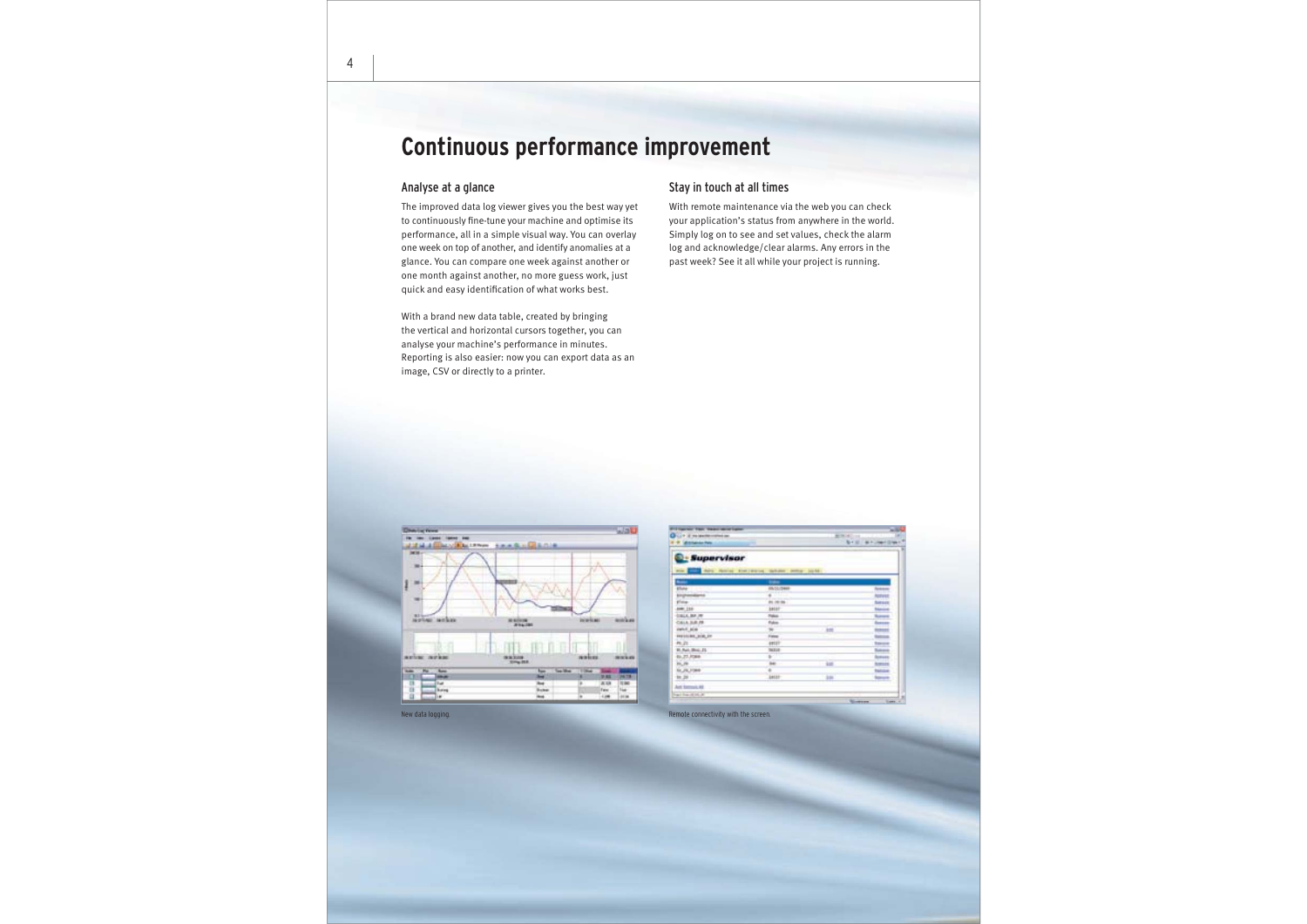# **Proven run-time benefits**

### Health check during run-time

You can view the 'Health Checker' at runtime to monitor each part of your system and protect against overloading. In conjunction with the 'Application Analysis' tool, you can tune your application for optimum performance and maximum reliability.

### Choice of language

CX-Supervisor V3 supports sixteen different European languages, and you can select and change them even while an application is running. Moreover, the runtime environment is fully extendable to support any language using text files.

### Advanced data retrieval and storage

You can gather and store machine data for process analysis from any database. CX-Supervisor also has its own data logging function, including the newly improved data-log viewer.



### COMPLETE COMPATIBILITY

Designed specifically for PC-based machine visualisation, CX-Supervisor V3 is perfect for any PC including Omron's robust and high-quality DyaloX purpose-built IPC.

Naturally, CX-Supervisor V3 communicates with a whole range of cutting-edge (as well as older) devices, including Omron's entire range of PLCs, motion devices, temperature controllers and sensors. Moreover, future compatibility with new devices is assured with Omron's 'One Connection' Smart Platform architecture.

For complete multivendor compatibility, CX-Supervisor V3 is an OPC client enabling easy communication whatever devices you have in your machine. This means that CX-Supervisor V3 enhances the 'One Connection' architecture beyond even Omron. In this way CX-Supervisor V3 extends our 'One Connection' strategy to a multivendor world.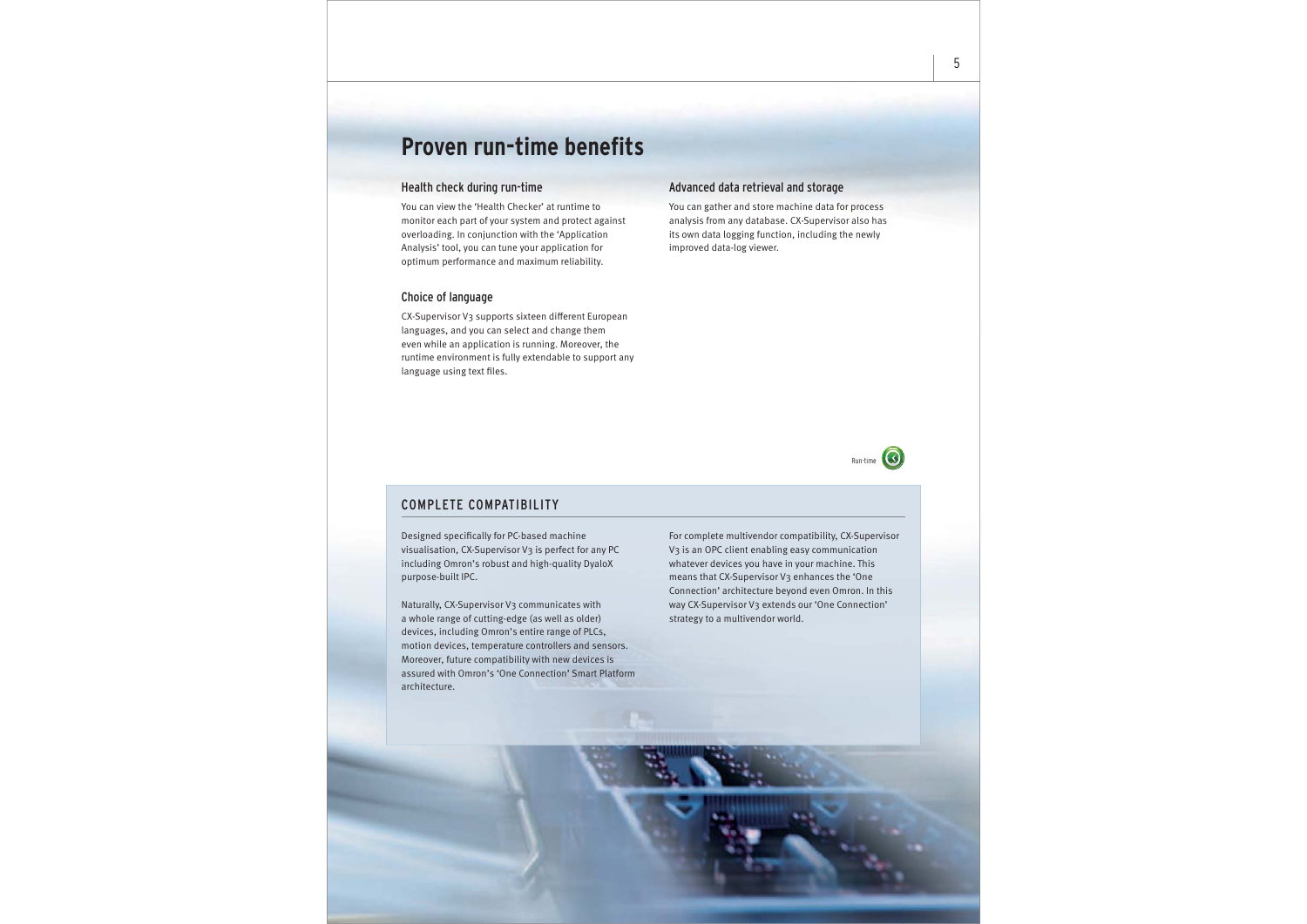## Choose your way of working

CX-Supervisor V3 is highly flexible and will perfectly fit to your way of working. For example, you can choose which Omron PLCs you want to work with: it's compatible with the CS and CJ ranges, the C series and even the CV series, as well as Omron's Trajexia motion devices, ZX and ZS sensors and CelciuX° temperature controllers. And more drivers are continuously being added for registered users.

You can also choose which scripting language you use. CX-Supervisor V3 supports several, including VBScript® and Omron's own language, which enables you to interact with graphical elements on a page, read/write data and send FINS commands to Omron devices.

Omron believes in and fully supports open technologies, so you are guaranteed the freedom to choose devices that best suit your machine or system. As a member of the OPC Foundation, Omron also supports open connectivity via open standards.



## **Benefits for developers**

### Faster simulation - faster prototypes

CX-Supervisor has always given you fast and easy simulation of HMI and PLC applications, but now with the improved CX-Supervisor V3's integrated simulation you can do them both on one screen – and, with just one click of the mouse.

### New graphics library

CX-Supervisor V3 supports "Smart Graphics" with embedded animations. There's also a new "Point Substitution" feature for easy object connection. Since you can now create your own objects, your virtual machine looks just like a real one. While the included CX-Designer graphics library helps ensure that your HMI and IPC applications always have a consistent look and feel.

### Improved picture handling

The new CX-Supervisor V3 supports JPEG and GIF images and transparency – so you can layer images and create perfect pictures.

### Any colour you want

The new palette tool let's you choose from 16 million.

### $\Lambda$  NET web interface

For our advanced users, you can extend your application into a complete web solution.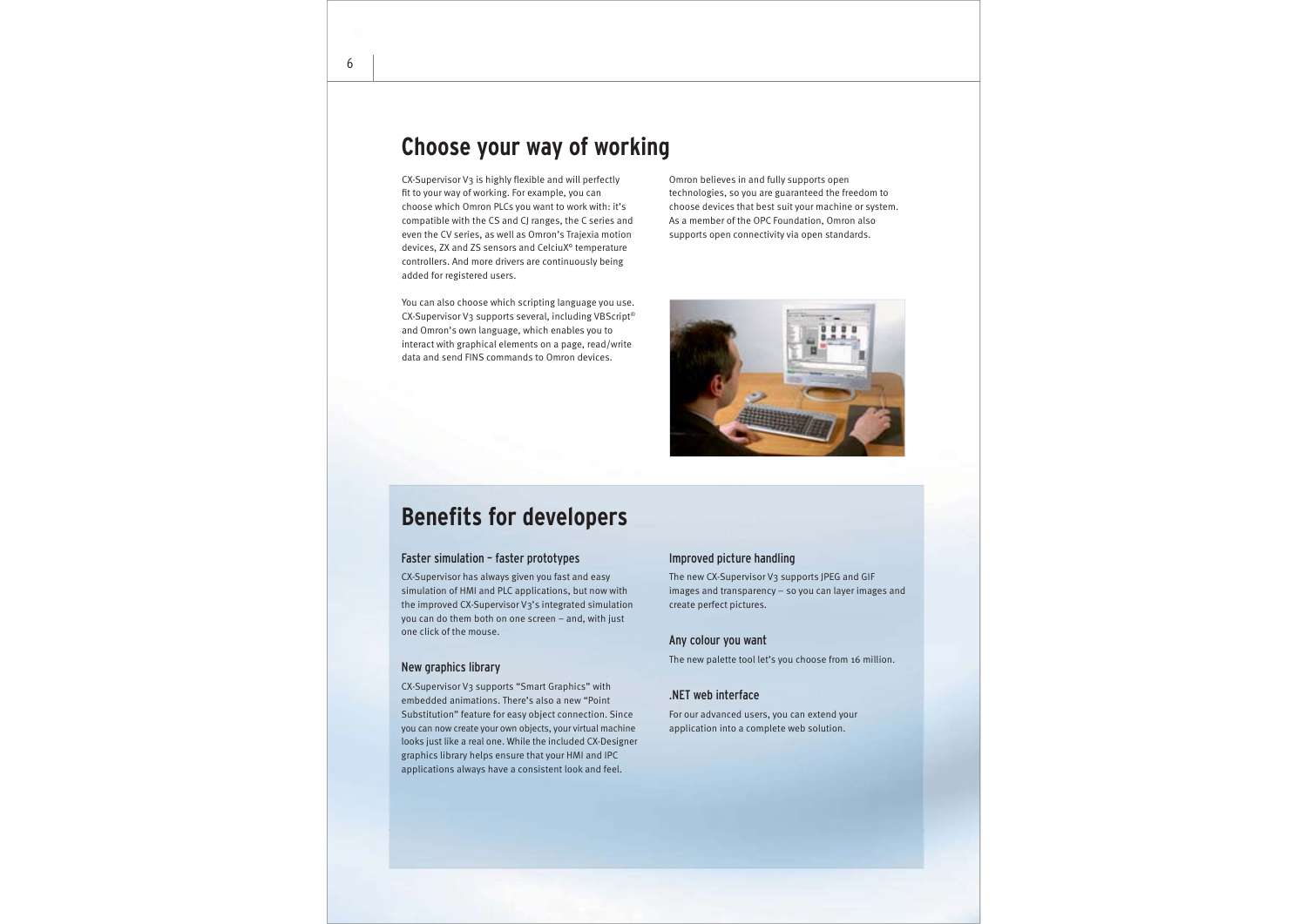# **A** choice of two versions



This is the perfect choice for almost all machine visualisation requirements. Supporting connection of up to 15 devices and up to 500 user-defined points, it is flexible and powerful enough for the control and supervision of a complete machine or an entire manufacturing process. And its easy-to-use Windows® Explorer-style development environment makes simple work of building even the most advanced graphic interfaces.



The Plus version is for those exceptional cases where an application demands a higher number of devices or points than can be handled by CX-Supervisor V3 Machine Edition. It otherwise shares all of the same power and features.

| <b>Product selector</b>                             |                                                                                                                                                      |                          |  |  |
|-----------------------------------------------------|------------------------------------------------------------------------------------------------------------------------------------------------------|--------------------------|--|--|
| Indicator                                           | Description                                                                                                                                          | Product Code             |  |  |
| <b>CX-Supervisor Development</b><br>Package         | Development program and runtime for testing. Does not include a runtime<br>dongle. Includes 12 months free maintenance and upgrades.                 | CX-SUPERVISOR-V          |  |  |
| <b>CX-Supervisor Development</b><br>Upgrade Package | Upgrade for the Development program and runtime for testing. Does not include<br>a runtime dongle. Includes 12 months free maintenance and upgrades. | CX-SUPERVISOR-UPGR-V     |  |  |
| <b>CX-Supervisor Runtime Machine</b><br>Edition     | CX-Supervisor runtime CD media including Machine Edition USB dongle.                                                                                 | CX-SUPERVISOR-RUN-ME-V   |  |  |
| <b>CX-Supervisor Runtime PLUS</b><br>Edition        | CX-Supervisor runtime CD media including PLUS Edition USB dongle.                                                                                    | CX-SUPERVISOR-RUN-PLUS-V |  |  |
| CX-Supervisor Runtime upgrade                       | Available for all CX-Supervisor V2 customers including a CX-Supervisor runtime<br>CD (no dongle included)                                            | CX-SUPERVISOR-RUN-UPGR-V |  |  |

#### **Quick reference comparison**

| Feature                      | <b>Machine Edition</b> | <b>PLUS</b>                                   |
|------------------------------|------------------------|-----------------------------------------------|
| ActiveX <sup>®</sup>         | Yes                    | Yes                                           |
| VBScript®                    | Yes                    | Yes                                           |
| Recipes                      | <b>Yes</b>             | Yes                                           |
| Alarm definitions            | 300                    | 5,000                                         |
| Animation                    | <b>Yes</b>             | <b>Yes</b>                                    |
| Max Devices (PLCs etc)       | 15                     | 256                                           |
| <b>OPC Connections</b>       | <b>Yes</b>             | <b>Yes</b>                                    |
| Max user defined Points      | 500                    | 8,000                                         |
| Max point elements           | 512,000                | 8,192,000                                     |
| Max Regular Interval Scripts | 10                     | 100                                           |
| Max No pages                 | 100                    | 500                                           |
| Supported database formats   | <b>MS Access</b>       | SQL, ODBC, MS Access,<br>MS Excel, dBase, CSV |